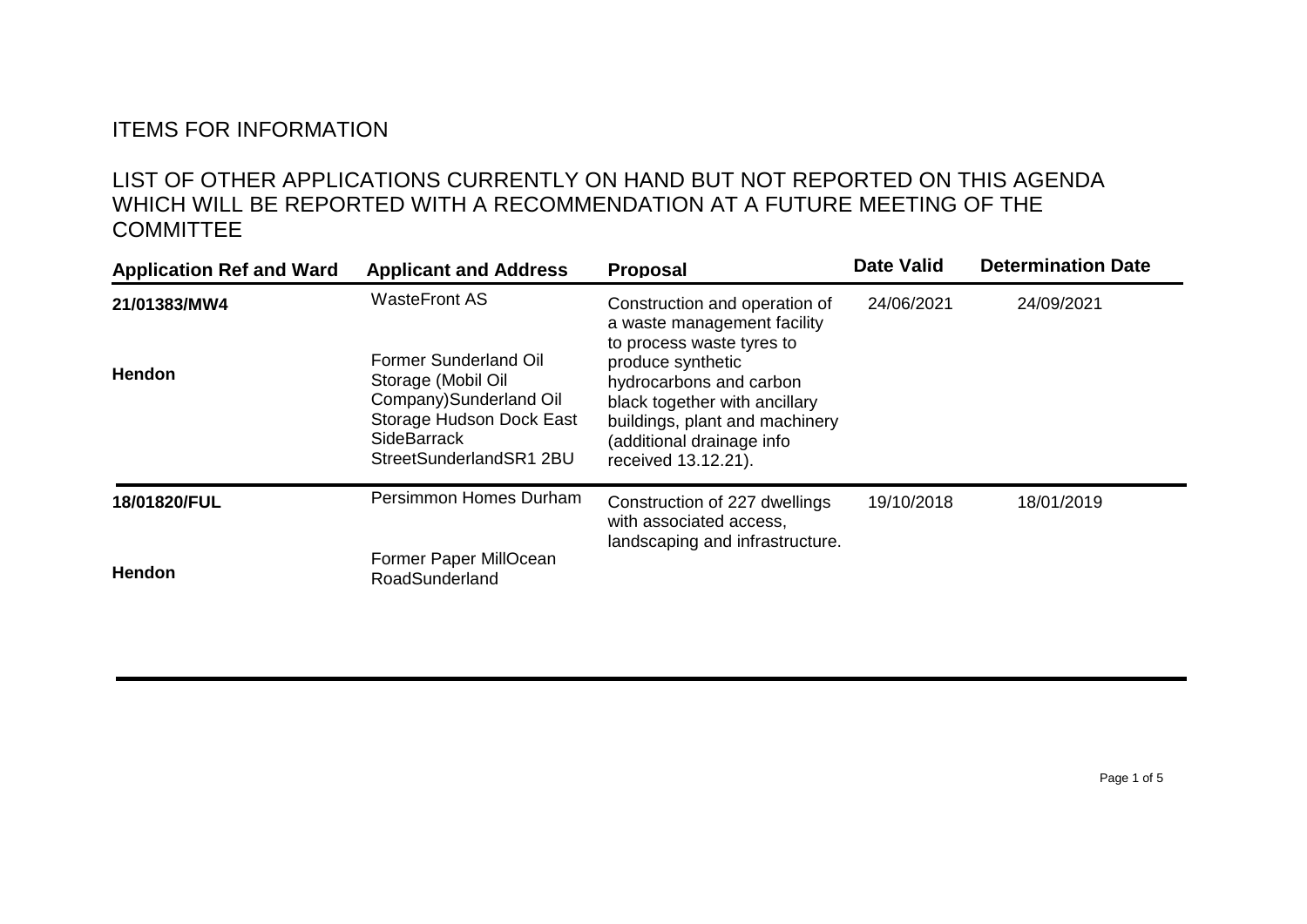| <b>Application Ref and Ward</b> | <b>Applicant and Address</b>                                                                  | <b>Proposal</b>                                                                                                                                                                                                                   | <b>Date Valid</b> | <b>Determination Date</b> |
|---------------------------------|-----------------------------------------------------------------------------------------------|-----------------------------------------------------------------------------------------------------------------------------------------------------------------------------------------------------------------------------------|-------------------|---------------------------|
| 19/02053/FUL<br>Hendon          | Mr Stephen Treanor<br>25 John StreetCity<br>CentreSunderlandSR1<br>1JG                        | Change of use from offices<br>(Use Class B1) to 10 no.<br>student apartments; subject to<br>condition 3 which prevents<br>any other occupation of the<br>building without the prior<br>consent of the Local Planning<br>Authority | 17/12/2019        | 17/03/2020                |
| 19/02054/LBC<br>Hendon          | Mr Stephen Treanor<br>25 John StreetCity<br>CentreSunderlandSR1<br>1JG                        | Internal works to facilitate<br>change of use to 10 student<br>apartments.                                                                                                                                                        | 05/12/2019        | 30/01/2020                |
| 21/02435/FUL<br>Hendon          | <b>MR VAS MUKHTAR</b><br>Rowlandson House 1 And<br>2Rowlandson<br>TerraceSunderlandSR2<br>7SU | Change of use of existing<br>residential care home (Use<br>Class C2) to non-residential<br>institution as a children's day<br>nursery.                                                                                            | 18/10/2021        | 13/12/2021                |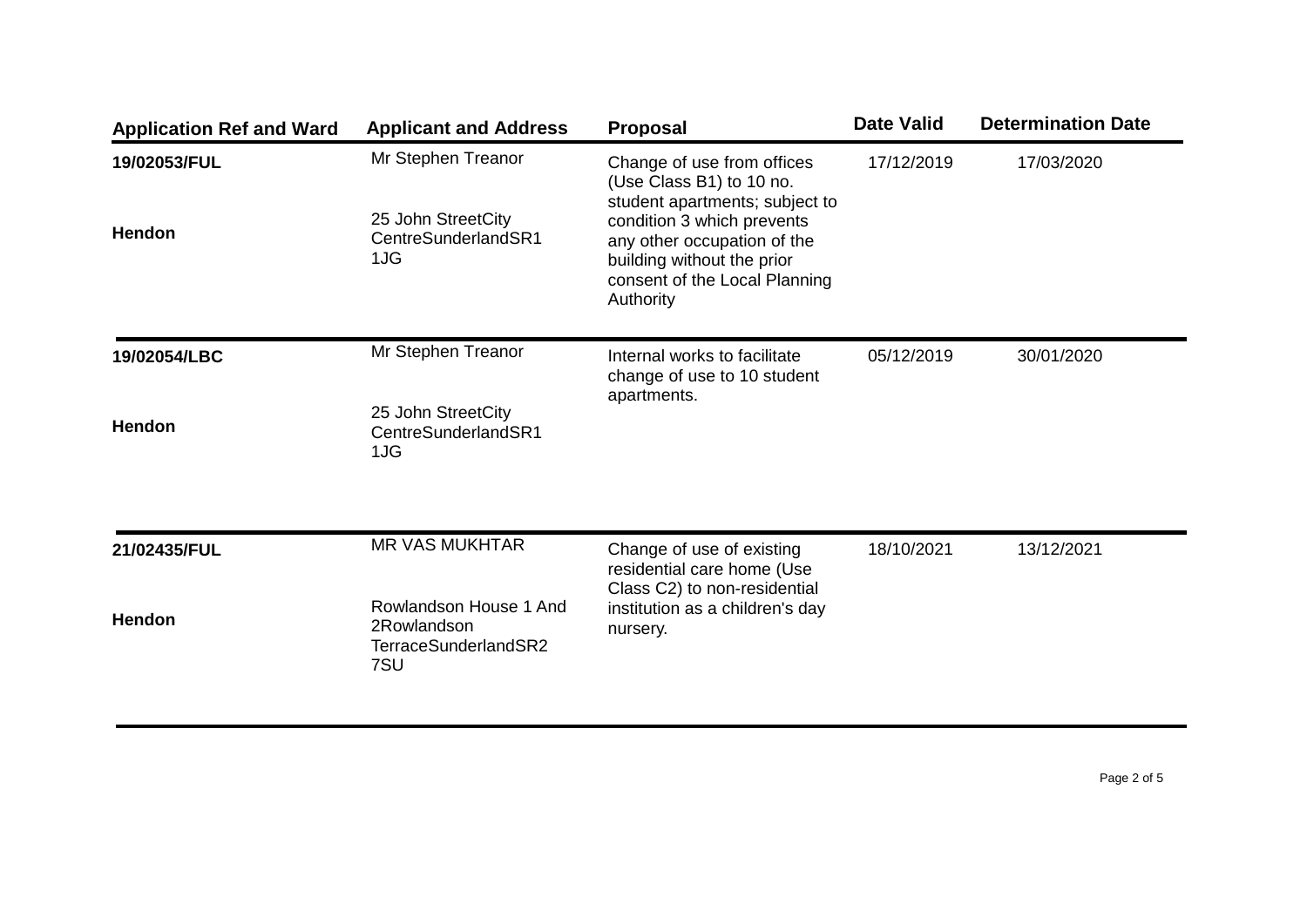| <b>Application Ref and Ward</b> | <b>Applicant and Address</b>                                                      | <b>Proposal</b>                                                                                                                                                                                    | <b>Date Valid</b> | <b>Determination Date</b> |
|---------------------------------|-----------------------------------------------------------------------------------|----------------------------------------------------------------------------------------------------------------------------------------------------------------------------------------------------|-------------------|---------------------------|
| 21/02550/FUL                    | <b>MCC Homes Ltd.</b>                                                             | Erection of 16 No. x 1 bed<br>bungalows for older people -<br>social housing within the city.                                                                                                      | 26/11/2021        | 25/02/2022                |
| <b>Hendon</b>                   | Former Site Of Coutts And<br><b>Findlater Ltd Hudson</b><br>RoadSunderlandSR1 2LJ |                                                                                                                                                                                                    |                   |                           |
| 21/01645/FUL                    | Mr A Swallwell                                                                    | Proposed conversion of first,<br>second floor and roof space to                                                                                                                                    | 12/07/2021        | 11/10/2021                |
| <b>Millfield</b>                | 59 Fawcett<br>StreetSunderlandSR1 1SE                                             | facilitate 14no residential<br>apartments, including rear<br>extension to increase roof<br>space, new rear fenestration,<br>glazed roof lanterns, new<br>rooflights and street fronting<br>access. |                   |                           |
| 21/02204/LP3                    | <b>Sunderland City Council</b>                                                    | Engineering operation to level<br>part of site.                                                                                                                                                    | 12/11/2021        | 07/01/2022                |
| <b>Millfield</b>                | Land North OfDeptford<br><b>TerraceSunderland</b>                                 |                                                                                                                                                                                                    |                   |                           |

Page 3 of 5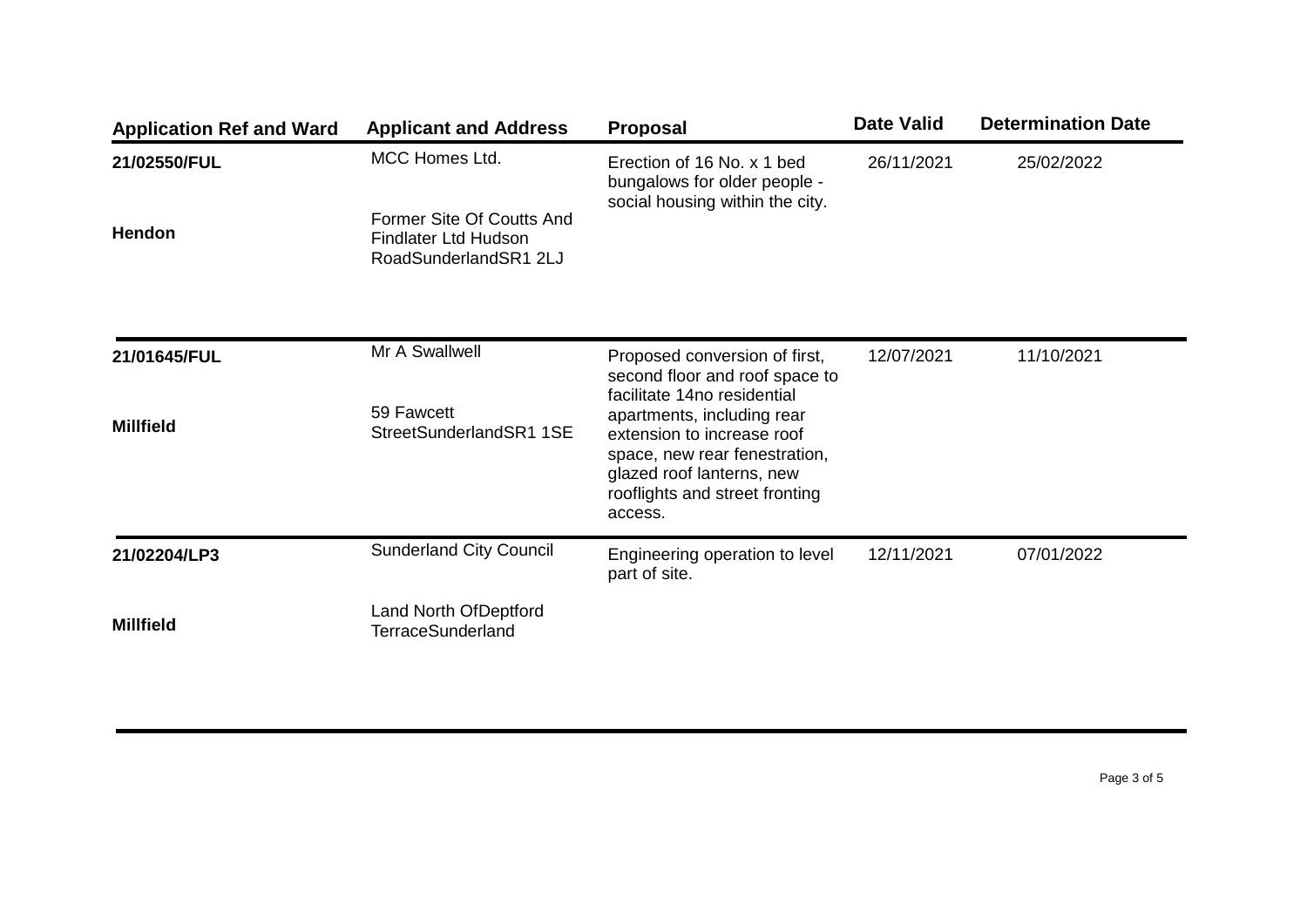| <b>Application Ref and Ward</b> | <b>Applicant and Address</b>                                                   | <b>Proposal</b>                                                                                                                                                                                                                                                                                                                                                                    | <b>Date Valid</b> | <b>Determination Date</b> |
|---------------------------------|--------------------------------------------------------------------------------|------------------------------------------------------------------------------------------------------------------------------------------------------------------------------------------------------------------------------------------------------------------------------------------------------------------------------------------------------------------------------------|-------------------|---------------------------|
| 17/02430/OU4                    | <b>O&amp;H Properties</b>                                                      | Outline application for<br>"Redevelopment of the site for<br>residential use up to 700                                                                                                                                                                                                                                                                                             | 18/12/2017        | 19/03/2018                |
| <b>Pallion</b>                  | <b>Former Groves Cranes</b><br>SiteWoodbine<br><b>TerracePallionSunderland</b> | dwellings, mixed use local<br>centre (A1-A5, B1), primary<br>school and community playing<br>fields, associated open space<br>and landscape, drainage and<br>engineering works involving<br>ground remodelling, highway<br>infrastructure, pedestrian and<br>vehicle means of access and<br>associated works (all matters<br>reserved). (Amended plans<br>received 27 March 2019). |                   |                           |
| 21/01825/FU4                    | McCoy - MCC Homes Ltd.                                                         | Demolition of existing building<br>and erection of 19no<br>bungalows for the over 55's.                                                                                                                                                                                                                                                                                            | 18/08/2021        | 17/11/2021                |
| <b>St Annes</b>                 | <b>Princess Of Wales</b><br>CentreHylton<br>RoadSunderlandSR4 8AE              |                                                                                                                                                                                                                                                                                                                                                                                    |                   |                           |